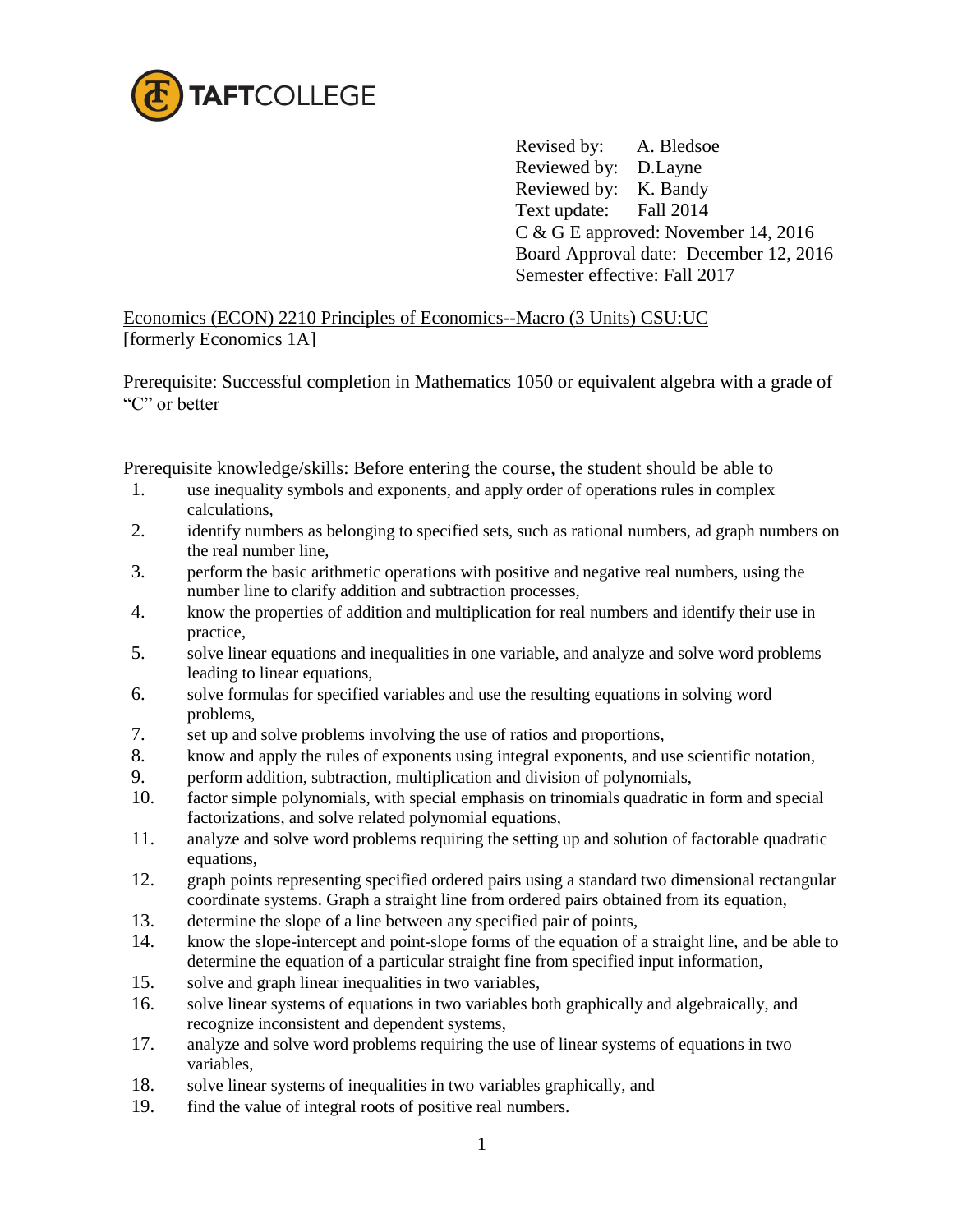

Total Hours: 48 hours lecture

Catalog Description:

An introductory course focusing on aggregate economic analysis. Topics include: market systems, aggregate measures of economic activity, macroeconomic equilibrium, money and financial institutions, monetary and fiscal policy, international economics, and economic growth. C-ID: ECON 202

Type of Class/Course: Degree Credit

Text:

Miller, Roger L. *Economics Today.* 18th ed., Pearson, 2016.

Additional Required Materials: None

Course Objectives:

By the end of the course, a successful student should be able to

- 1. Identify and interpret macroeconomic data.
- 2. Apply macroeconomic models to understand the economy.
- 3. Analyze the economic impacts of monetary and fiscal policy.
- 4. Demonstrate an understanding of the function of the central bank and the banking system.

Course Scope and Content:

Unit I Fundamentals of economic thinking

- A. Nature of economics
- B. Economic thinking, inquiry, and analysis
- C. Scarcity, choice, opportunity costs
- D. Production possibilities

# Unit II How markets operate

- A. Demand
- B. Supply
- C. Analysis of supply and demand
- D. Government action and policy in markets

Unit III Measuring the economy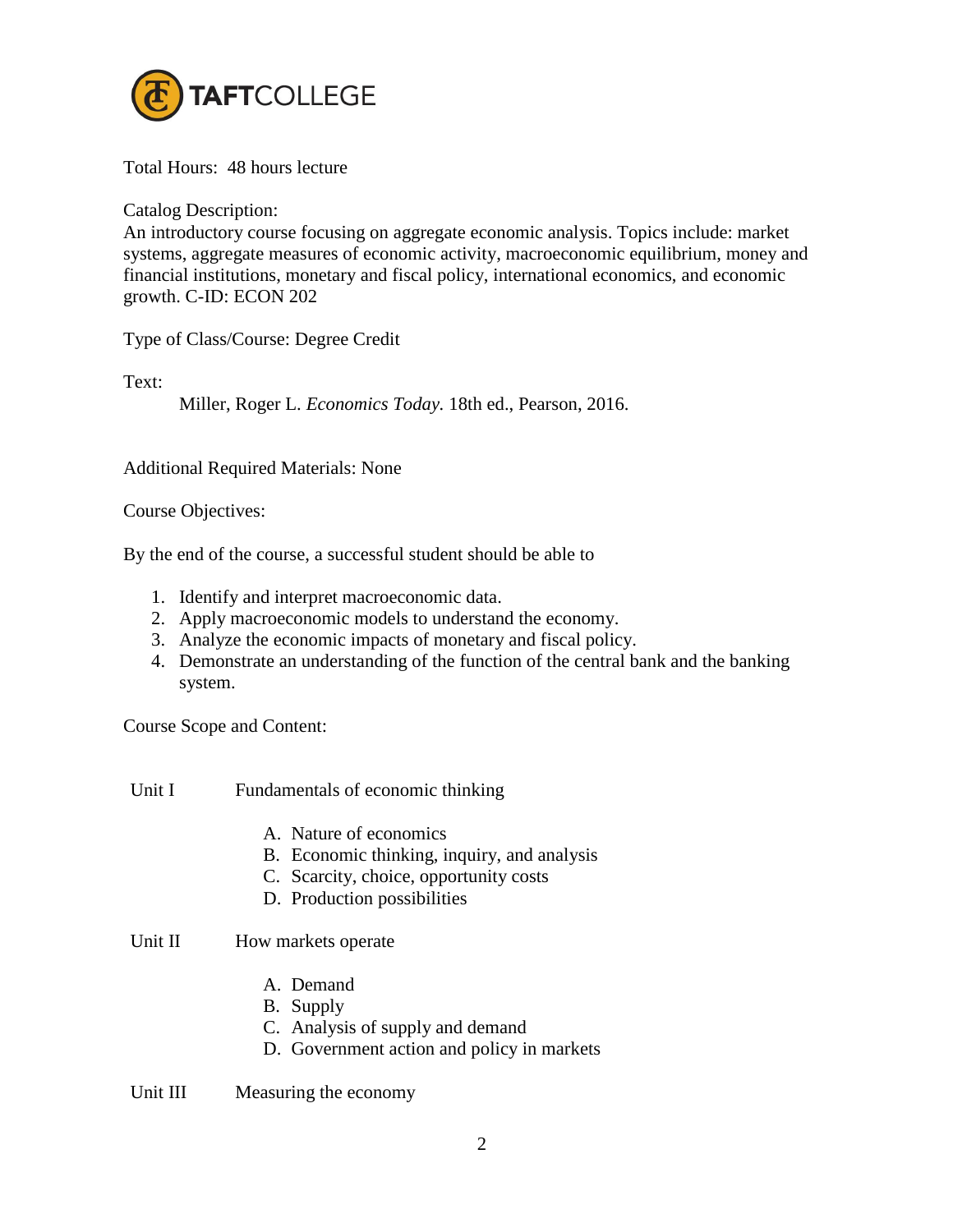

- A. National output and productivity
- B. Price level
- C. Business cycle
- D. Unemployment
- Unit IV Modeling the business cycle
	- A. Aggregate demand
	- B. Short and long-run aggregate supply
	- C. Classical and Keynesian models

# Unit V Monetary system

- A. Money creation and banking
- B. Role and function of central banks
- C. Money demand and velocity
- D. Inflation

# Unit VI The financial system

- A. Saving
- B. Investment
- C. Role of interest rates

# Unit VII The role of the government in the macro economy

- A. Stabilization policy
- B. Deficit and debt
- C. Fiscal and monetary policy
- Unit VIII Economic growth and development
	- A. Labor resources and economic growth
	- B. Capital goods and economic growth
	- C. Institutions and polices for growth

# Unit IX Balance of payments and trade

- A. Comparative advantage and trade
- B. Balance of payments
- C. Exchange rates

Learning Activities Required Outside of Class:

The students in this class will spend a minimum of 6 hours per week outside of the regular class time doing the following: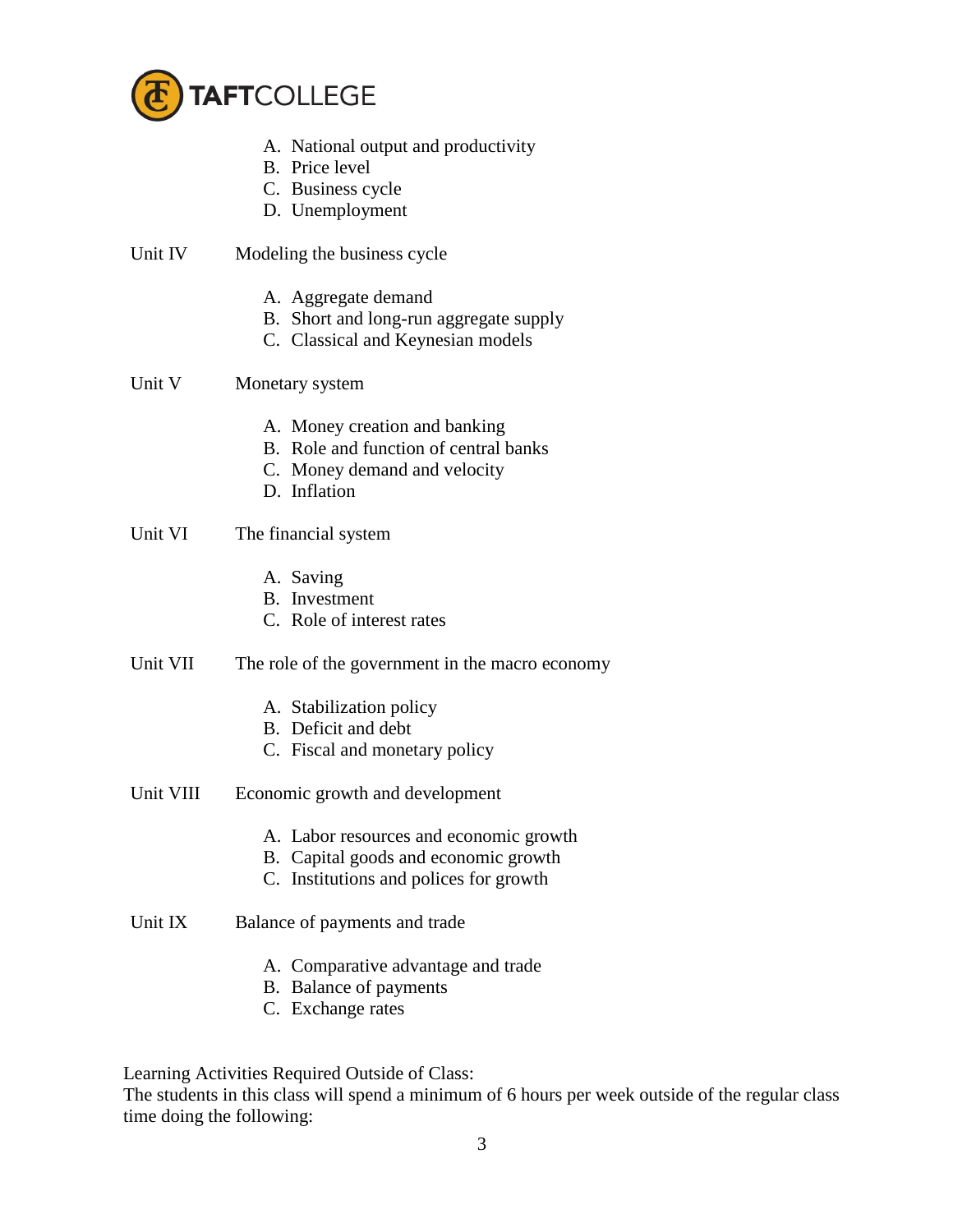

- 1. Studying class notes
- 2. Completing required reading
- 3. Answering questions
- 4. Preforming problem solving activities or exercises
- 5. Doing written work
- 6. Participating in group projects

Methods of Instruction:

- 1. Lectures
- 2. Audiovisual presentations
- 3. Group explorations
- 4. Case study and scenario presentations and analysis
- 5. Demonstrations
- 6. Assigned problems from the text

Methods of Evaluation:

- 1. Writing assignments, including:
	- a. written homework from chapters
	- b. group reports
	- c. topic paper written under American Psychological Association (APA) style guide
	- d. chapter critical analysis reflections
	- e. case studies
	- f. scenarios
	- g. simulations
- 2. Problem-solving demonstrations, including:
	- a. exams
	- b. homework problems
	- c. laboratory reports
	- d. case study recommendations and solutions
- 3. Other summative examinations using combinations of:
	- a. multiple choice questions
	- b. matching items
	- c. true/false questions
	- d. short answer questions
	- e. fill in the blank responses
- 4. Participation including:
	- a. role-playing and group activities
	- b. oral presentations and demonstrations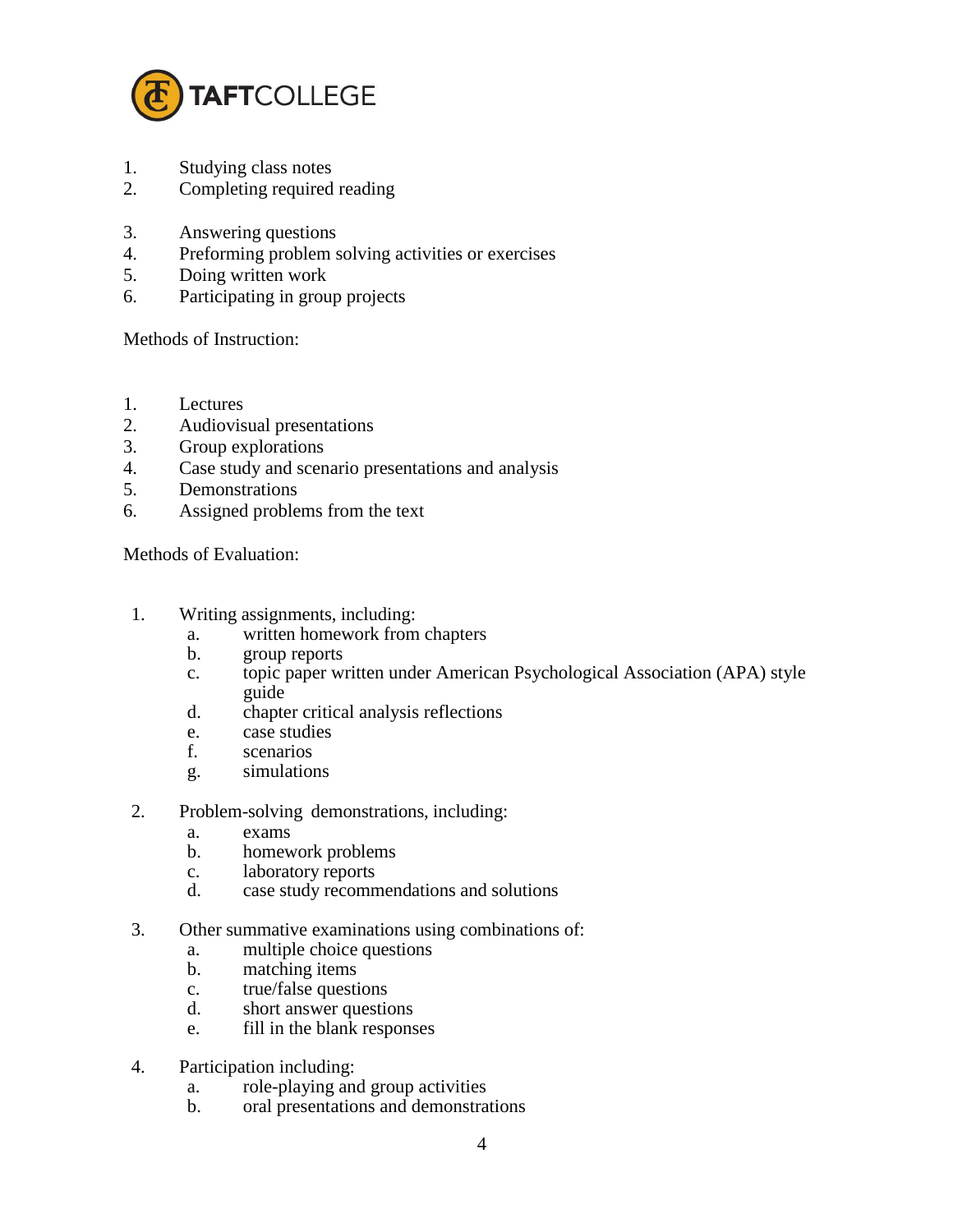

- c. discussion responses<br>d. scenario reflections
- scenario reflections
- 5. Projects including:
	- a. multimedia presentations
	- b. business scenario responses
	- c. action plans<br>d. formal writte
	- formal written reports
	- e. portfolios
	- f. community service projects
	- g. building new case studies

Supplemental Data:

| <b>TOP Code:</b>             | 220400: Economics                                                    |
|------------------------------|----------------------------------------------------------------------|
| <b>SAM Priority Code:</b>    | E: Non-Occupational                                                  |
| <b>Distance Education:</b>   | Online; Offline                                                      |
| Funding Agency:              | Y: Not Applicable(funds not used)                                    |
| Program Status:              | 1: Program Applicable                                                |
| Noncredit Category:          | Y: Not Applicable, Credit Course                                     |
| <b>Special Class Status:</b> | N: Course is not a special class                                     |
| <b>Basic Skills Status:</b>  | N: Course is not a basic skills course                               |
| Prior to College Level:      | Y: Not applicable                                                    |
| Cooperative Work Experience: | N: Is not part of a cooperative work experience education<br>program |
| Eligible for Credit by Exam: | NO                                                                   |
| Eligible for Pass/No Pass:   | C: Pass/No Pass                                                      |